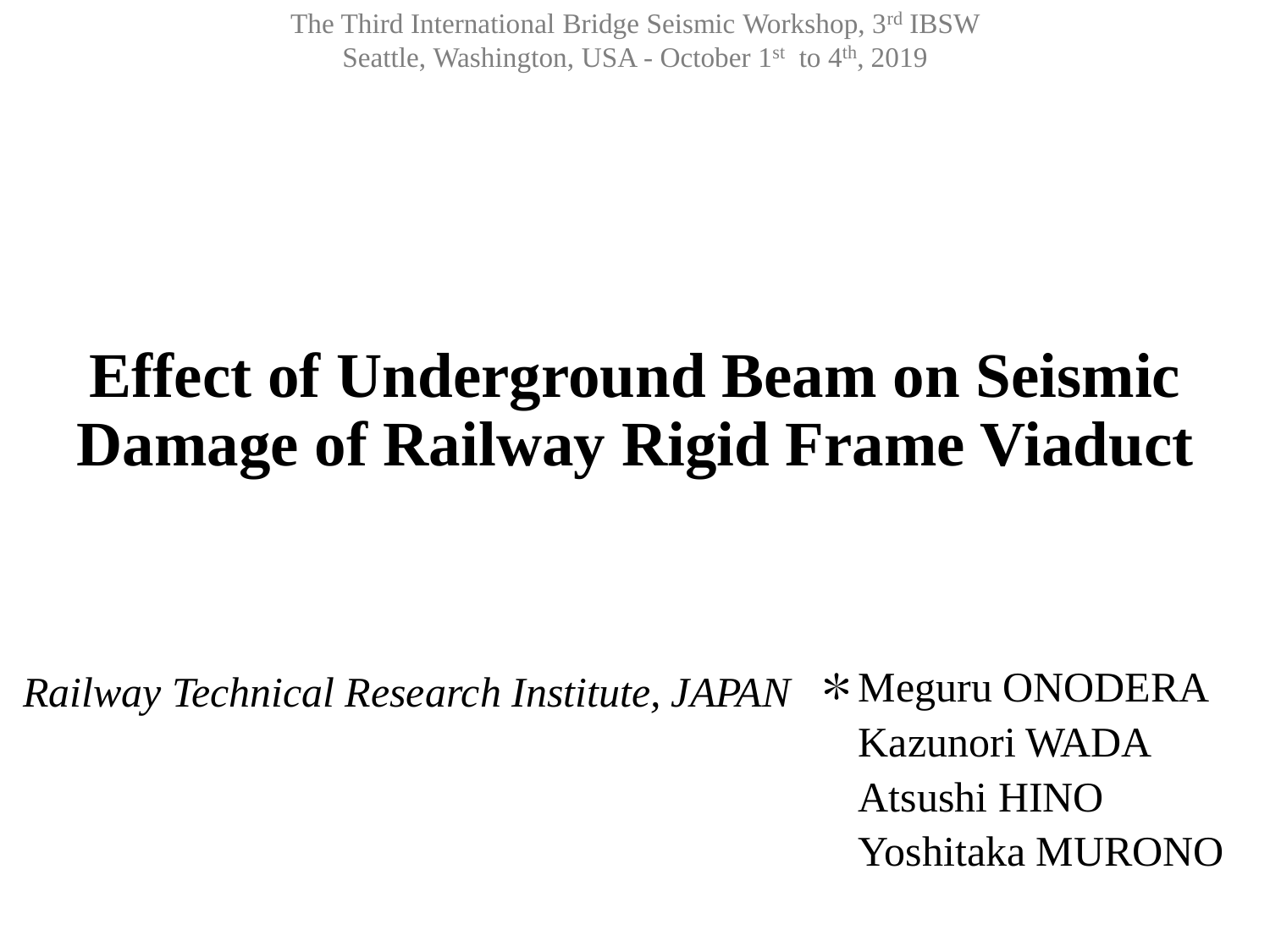### Today's Topics

### **1. Introduction**

- Difference in degree of damage between two railway rigid frame viaducts in 2016 Kumamoto earthquake.

\* These structures adjacent to each other

- \* The Structure with underground beams➔ No damage
- \* The Structure without underground beams➔ Crack of column

**2. Investigate the seismic response of two structures by numerical analysis**

➔ Found the factor of the difference in the degree of damage

- **3. Evaluate the effect of ground displacement and inertia on two structures with/without underground beams**
- **4. Conclusion**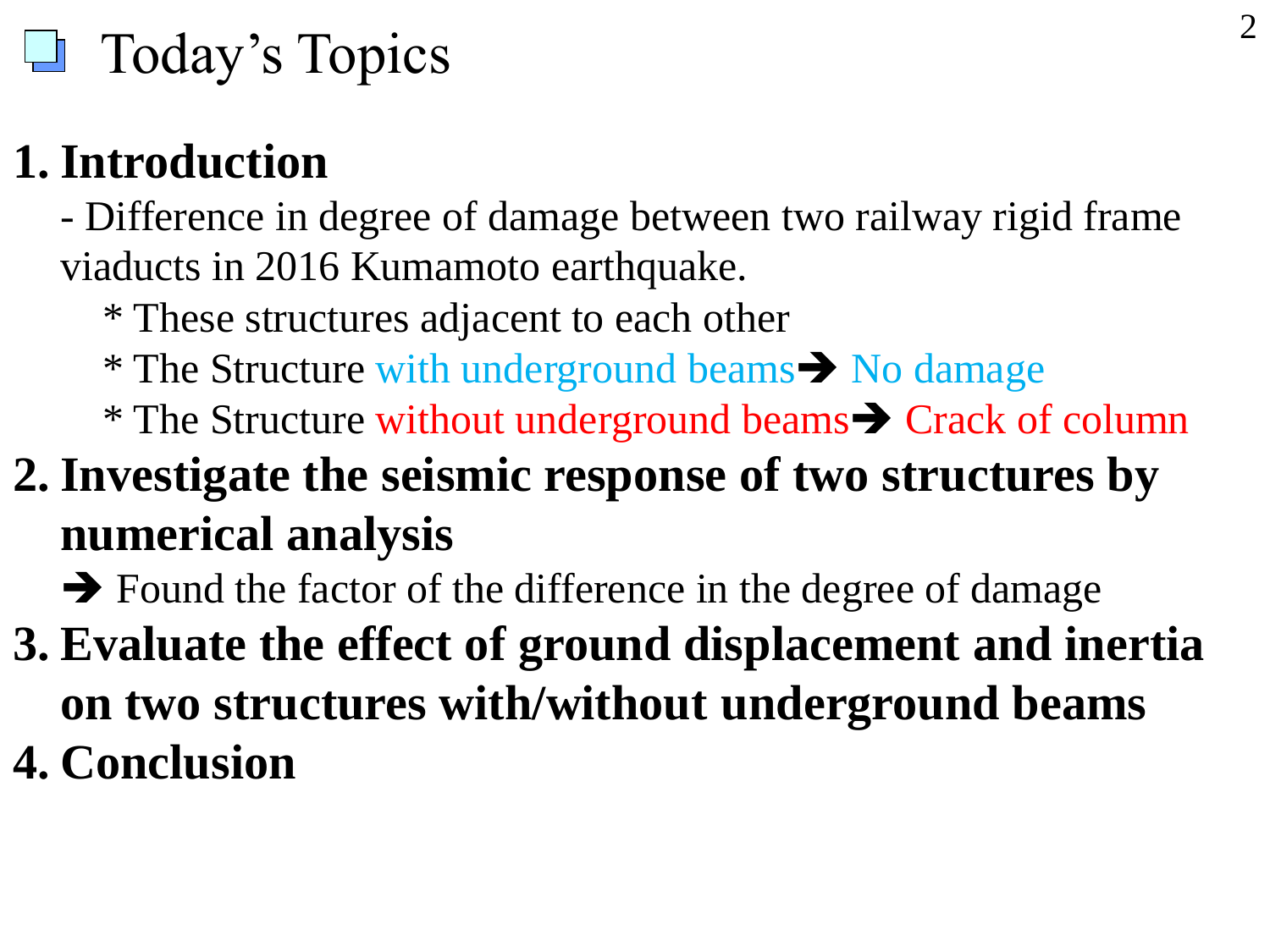In the 2016 Kumamoto earthquake, large acceleration were recorded along the railroad

- Shinkansen vehicles were derailed
- Bearings and noise barrier were damaged
- Main members (columns, beams) were not serious damaged.

### derailment of Shinkansen



Noise barrier



#### Bearing and stopper



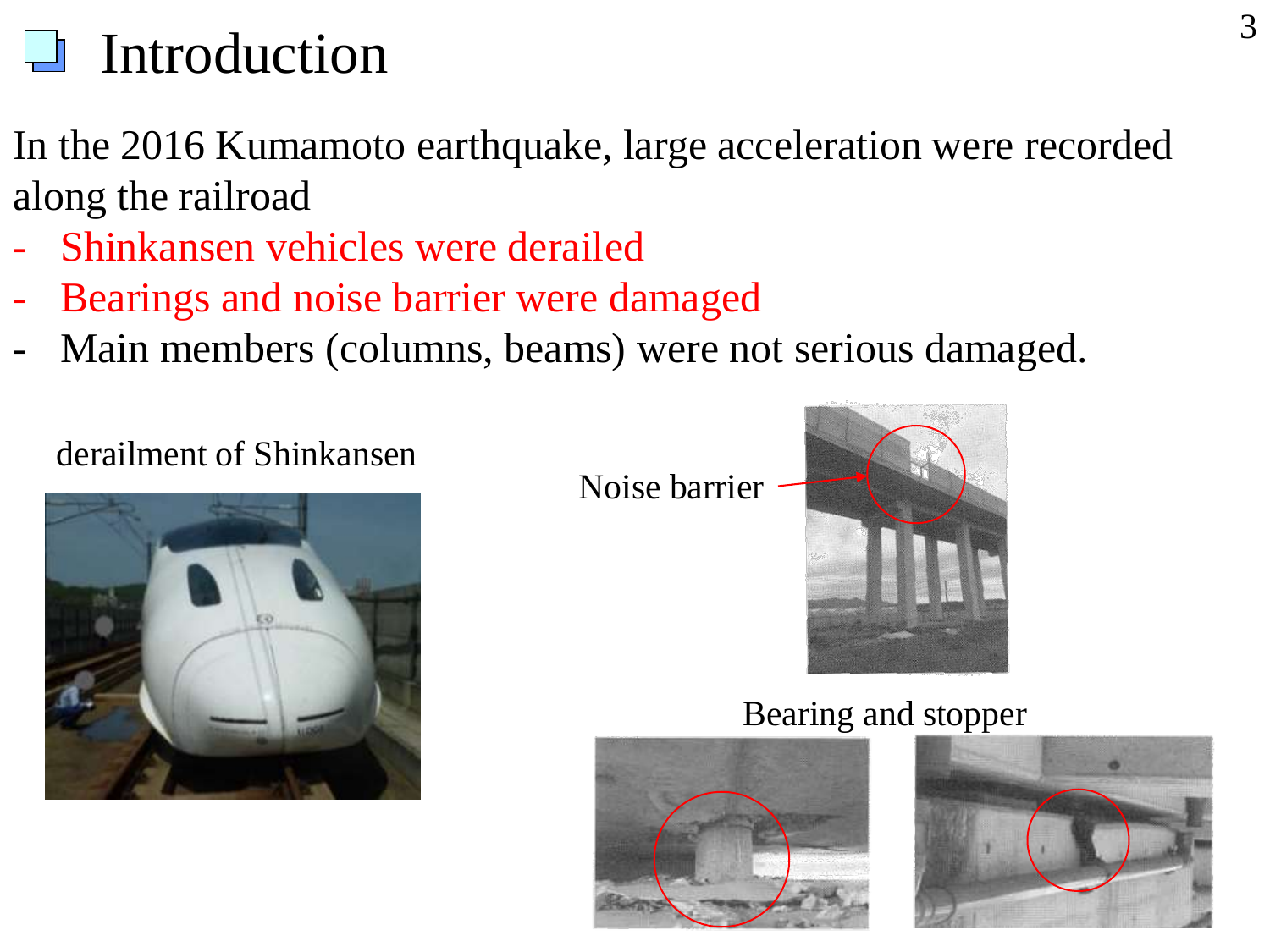In the 2016 Kumamoto earthquake, large acceleration were recorded along the railroad

- Shinkansen vehicles were derailed
- Bearings and noise barrier were damaged
- Main members (columns, beams) were not serious damaged.
- **→ At most, crack of columns occurred**

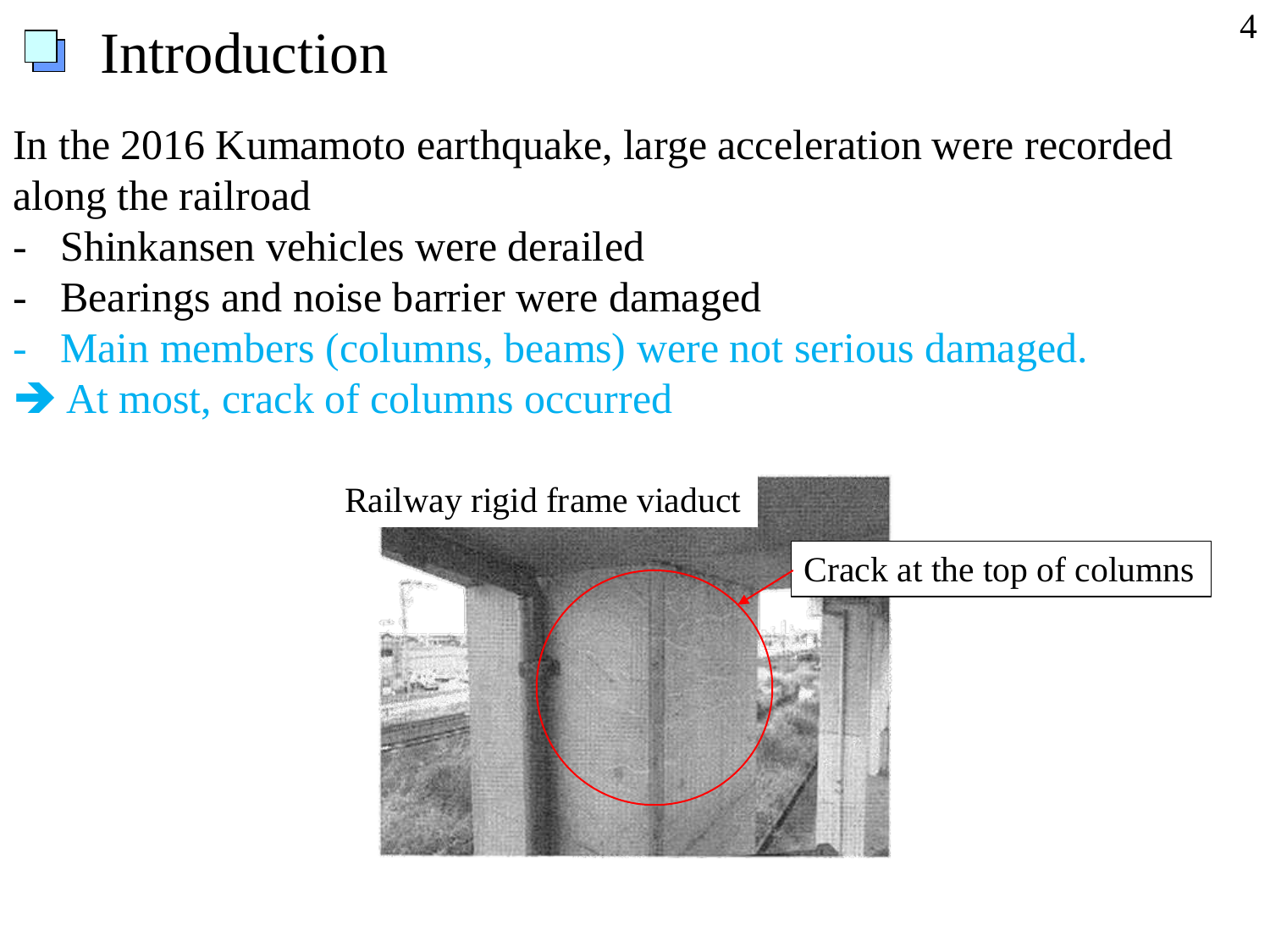Difference in degree of damage to adjacent viaduct was confirmed.

**Structure A** Structure B



adjacent to each other





These structures were

- constructed at the same point  $\rightarrow$  Same ground condition and ground motion
- designed by same seismic standard  $\rightarrow$  Same required performance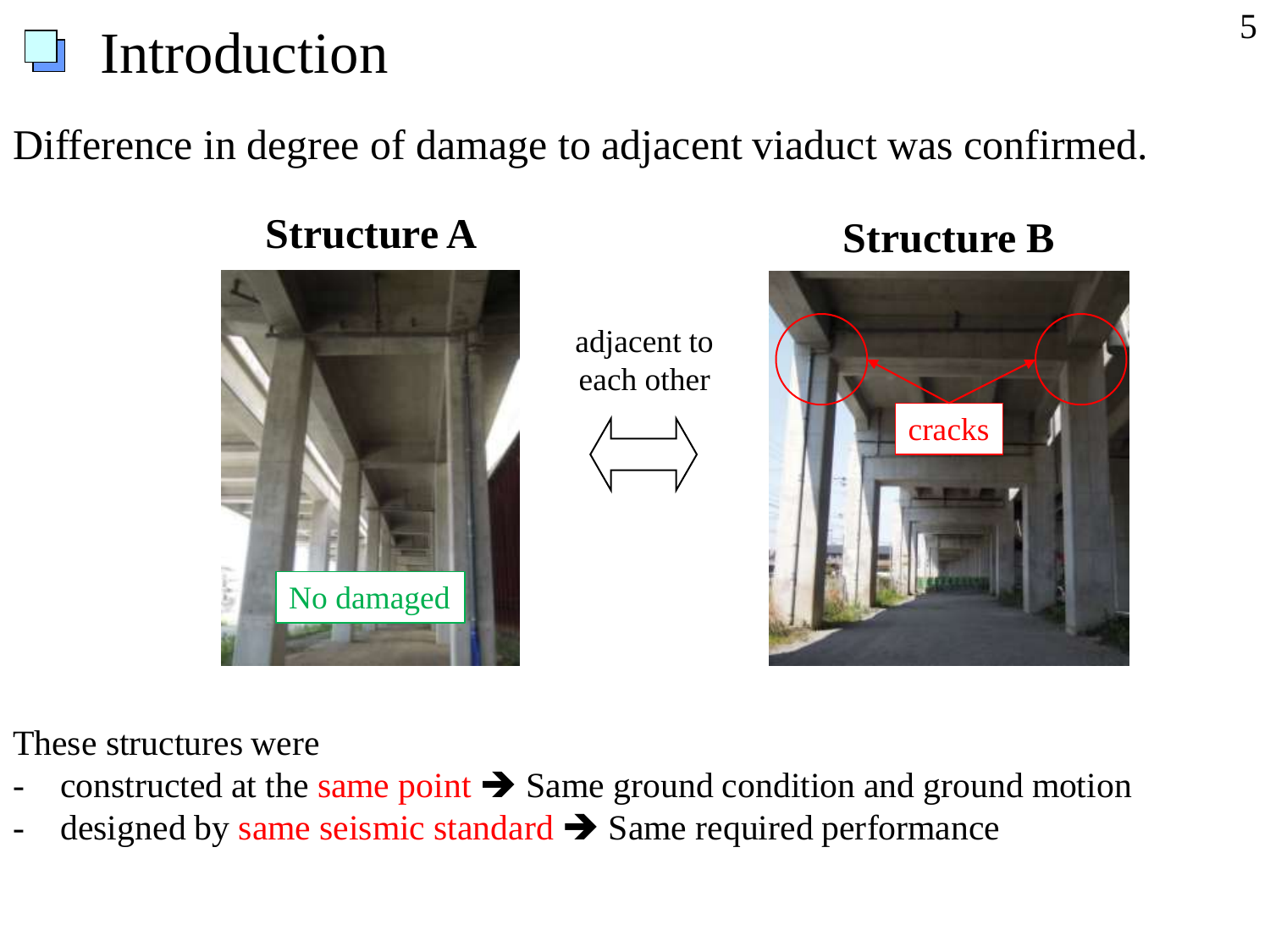Some structural characteristics were different.

- presence/absence of underground beams in track direction
- length of span, section of column

**structure A structure B** track direction beam, slab **No damaged cracks at the top of columns** Π п column pile underground beam

| <b>Structural characteristics</b> | <b>Structure A</b>      | <b>Structure B</b>         |  |
|-----------------------------------|-------------------------|----------------------------|--|
|                                   | (with underground beam) | (without undergrounf beam) |  |
| Number of Span                    | 6                       |                            |  |
| Height of structure               | 10.8 <sub>m</sub>       | 11.8m                      |  |
| Length of span (transverse)       | 9.3 <sub>m</sub>        | 4.8 <sub>m</sub>           |  |
| Section of column                 | $0.9m \times 0.9m$      | $1.3m \times 1.3m$         |  |
| Foundation type                   | Cast-in-place pile      | Steel pipe pile            |  |

Factors of difference of damage?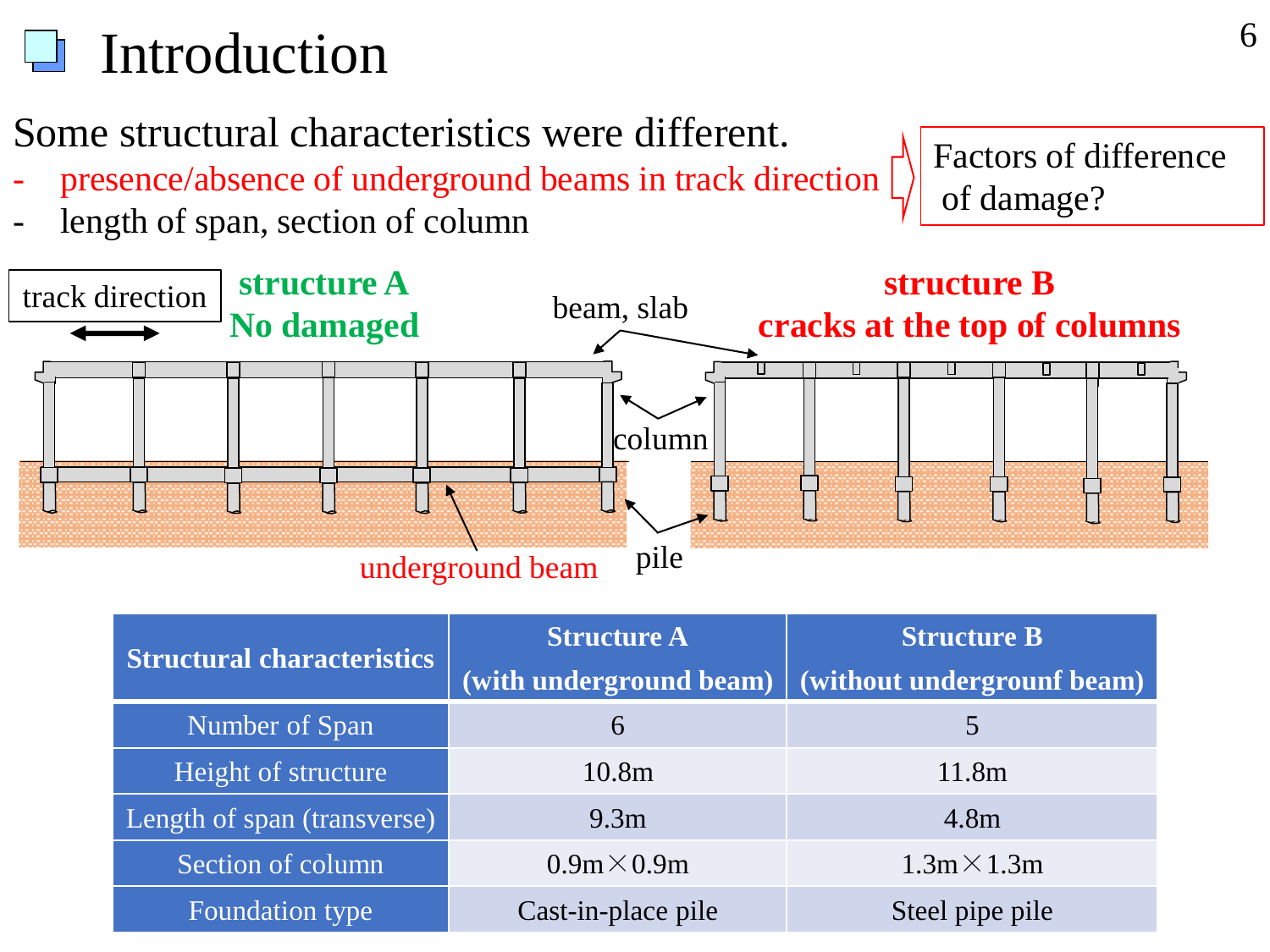### Overview of study

### **Investigate the seismic response of these structures and found out the factors of the difference in the degree of damage**





- Analytical modeling (2-dimensional frame model)
- Comparing periodic characteristic and failure mode (Push-over analysis)
- Comparing seismic behavior under the Kumamoto earthquake (Dynamic analysis)
- Evaluating the each effect of inertia and ground displacement.

Estimated factors are

- ・Effect of periodic characteristic?
- Effect of inertia? / Effect of ground displacement?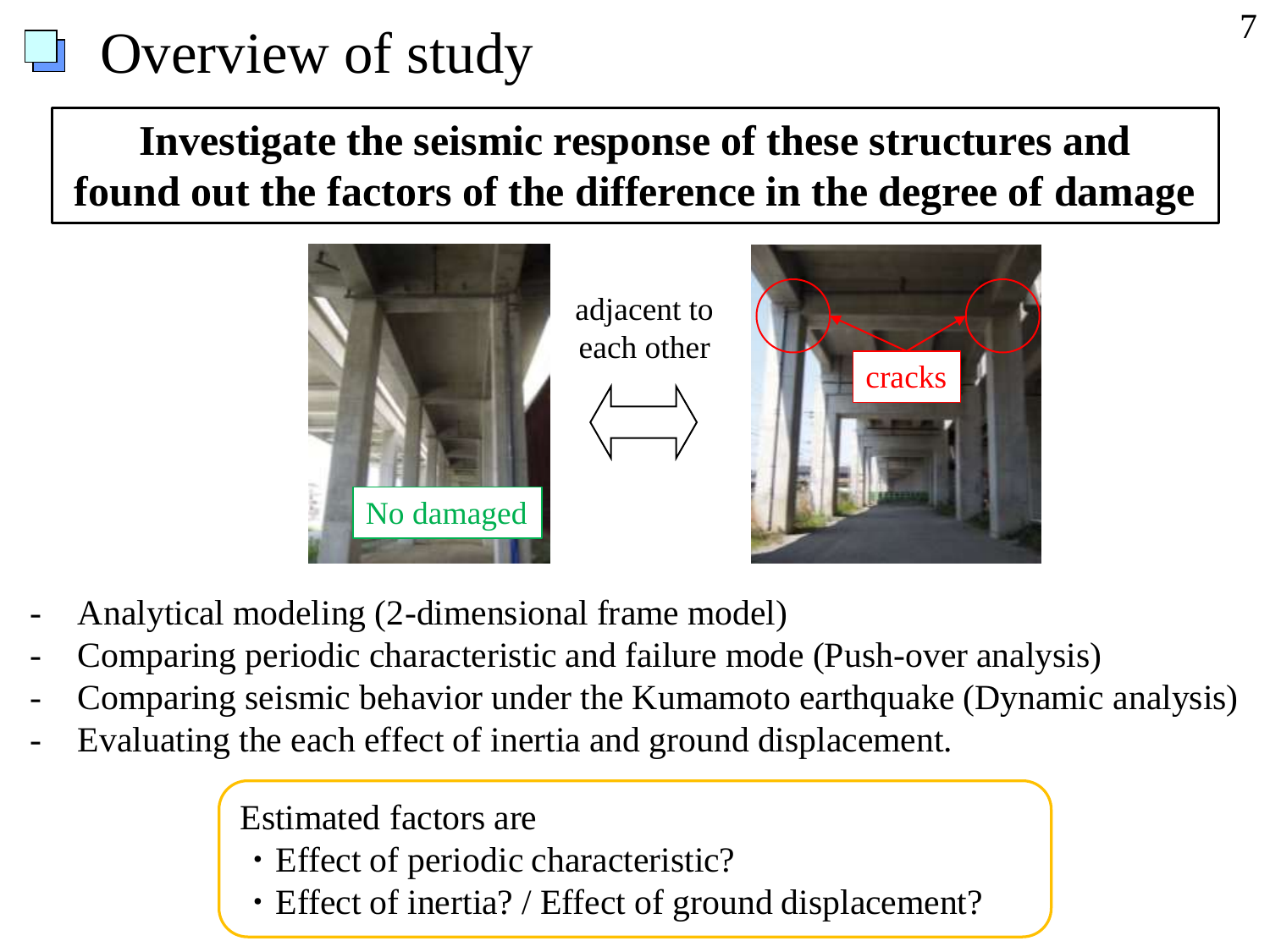### Analytical modeling

2-dimensional frame model was constructed.

- modeling direction: **track direction**
- members and soil-structure interaction: **beam-spring elements**
- **nonlinear characteristics**: according to the current design standard in Japan
- model of free ground: **GHE-S model**



#### **Integrated model**

#### **Ground condition**

| Layer<br>thickness<br>(m) | Soil type | $N-$<br>value | $\mathbf C$<br>$\overline{(\mathbf{k}N/m^2)}$ | $\phi$<br>$(\text{deg})$ | $\gamma$<br>(kN/m <sup>3</sup> ) | $\mathbf{V}_{\mathrm{s}}$<br>(m/s) |
|---------------------------|-----------|---------------|-----------------------------------------------|--------------------------|----------------------------------|------------------------------------|
| 2.7                       | clay 1    | 3             | 18                                            | $\overline{0}$           | 15                               | 130                                |
| 4.8                       | sand 1    | 5             | $\overline{0}$                                | 26                       | 17                               | 137                                |
| 2.0                       | clay 2    | 10            | 44                                            | $\theta$                 | 15                               | 215                                |
| 6.4                       | sand 2    | 19            | $\theta$                                      | 33                       | 18                               | 213                                |
| 4.0                       | clay 3    | 3             | 74                                            | $\overline{0}$           | 15                               | 144                                |
| 3.9                       | gravel 1  | 20            | $\overline{0}$                                | 34                       | 18                               | 326                                |
| 9.9                       | gravel 2  | 20            | $\overline{0}$                                | 34                       | 18                               | 380                                |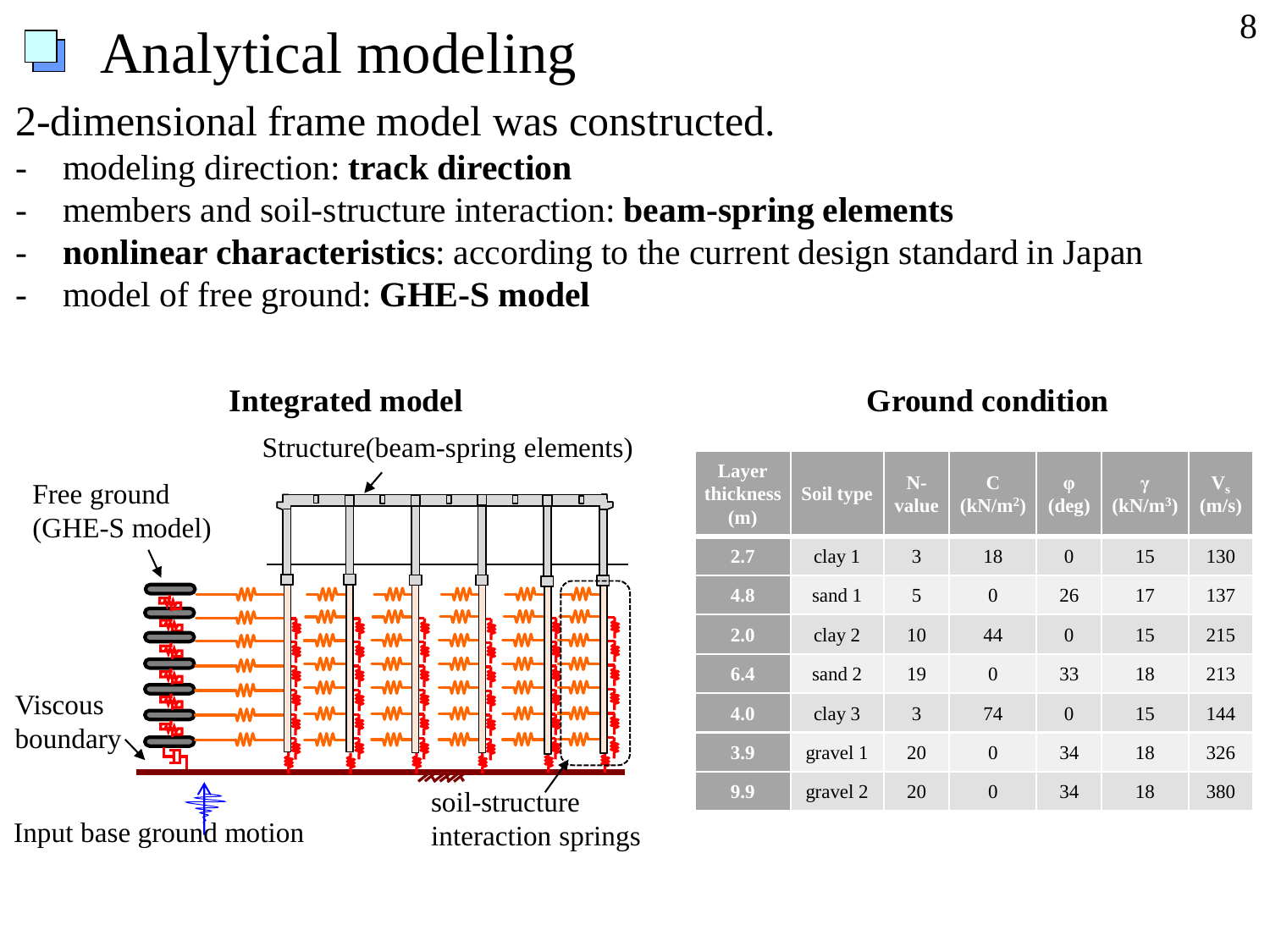### Periodic characteristics and Failure mode **Push-over analysis** was performed.



#### **Failure event and calculated value**

| properties                         | $\mathbf{A}$ | К        |
|------------------------------------|--------------|----------|
| Seismic coefficient<br>of crack    | 0.04         | 0.05     |
| Seismic coefficient<br>of yielding | 0.50         | 0.53     |
| Yielding<br>displacement           | $81$ mm      | $147$ mm |
| Natural period $T$                 | 0.8s         | 1.0s     |

**- Failure mode is same; damage of columns are progressed** 

- **- Seismic capacity is almost equal**
- **- Periodic characteristic is different;**  $T_A > T_B$

**These structures have almost the same seismic capacity, but the periodic characteristic are different.**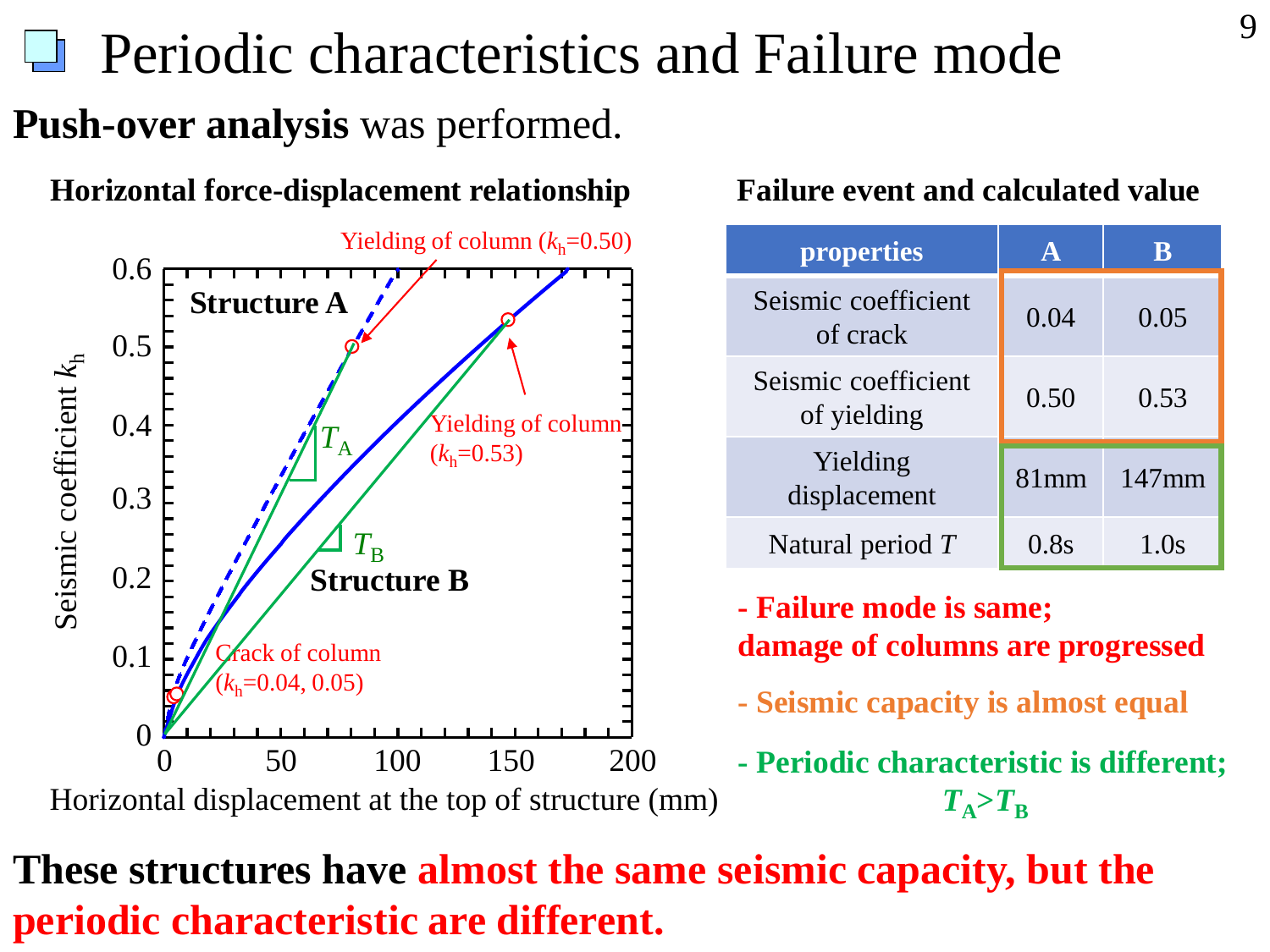### Seismic response under the Kumamoto eathquake

### **Analytical condition;**

- Calcurate input base ground motion by using recorded surface ground motion.
- Newmark's  $\beta$  ( $\beta$ =1/4) method, time step is 0.001s



#### **Ground condition at the recorded point**

| <b>Depth</b>  | <b>Soil</b> | $N-$           |       | $\gamma$             | <b>D50</b> |
|---------------|-------------|----------------|-------|----------------------|------------|
| (m)           | type        | value          | (m/s) | (kN/m <sup>3</sup> ) | (mm)       |
| $0.0 - 3.2$   | clay        | 6              | 130   | 16                   | 0.020      |
| $3.2 - 5.3$   | soil        | 18             | 170   | 19                   | 0.150      |
| $5.3 - 7.2$   | silt        | 2              | 170   | 16                   | 0.025      |
| $7.2 - 8.8$   | soil silt   | 2              | 230   | 16                   | 0.040      |
| $8.8 - 18.6$  | soil        | 32             | 230   | 19                   | 0.150      |
| $18.6 - 23.0$ | silt        | $\overline{4}$ | 160   | 16                   | 0.025      |
| $23.0 - 25.9$ | soil        | 7              | 160   | 19                   | 0.150      |
| $25.9 - 26.1$ | clay        | 31             | 225   | 17                   | 0.020      |
| $26.1 - 29.5$ | soil        | 31             | 225   | 19                   | 0.600      |
| $29.5 - 34.6$ | gravel      | 44             | 440   | 19                   | 2.000      |
| $34.6 - 35.7$ | soil        | 33             | 440   | 19                   | 0.600      |

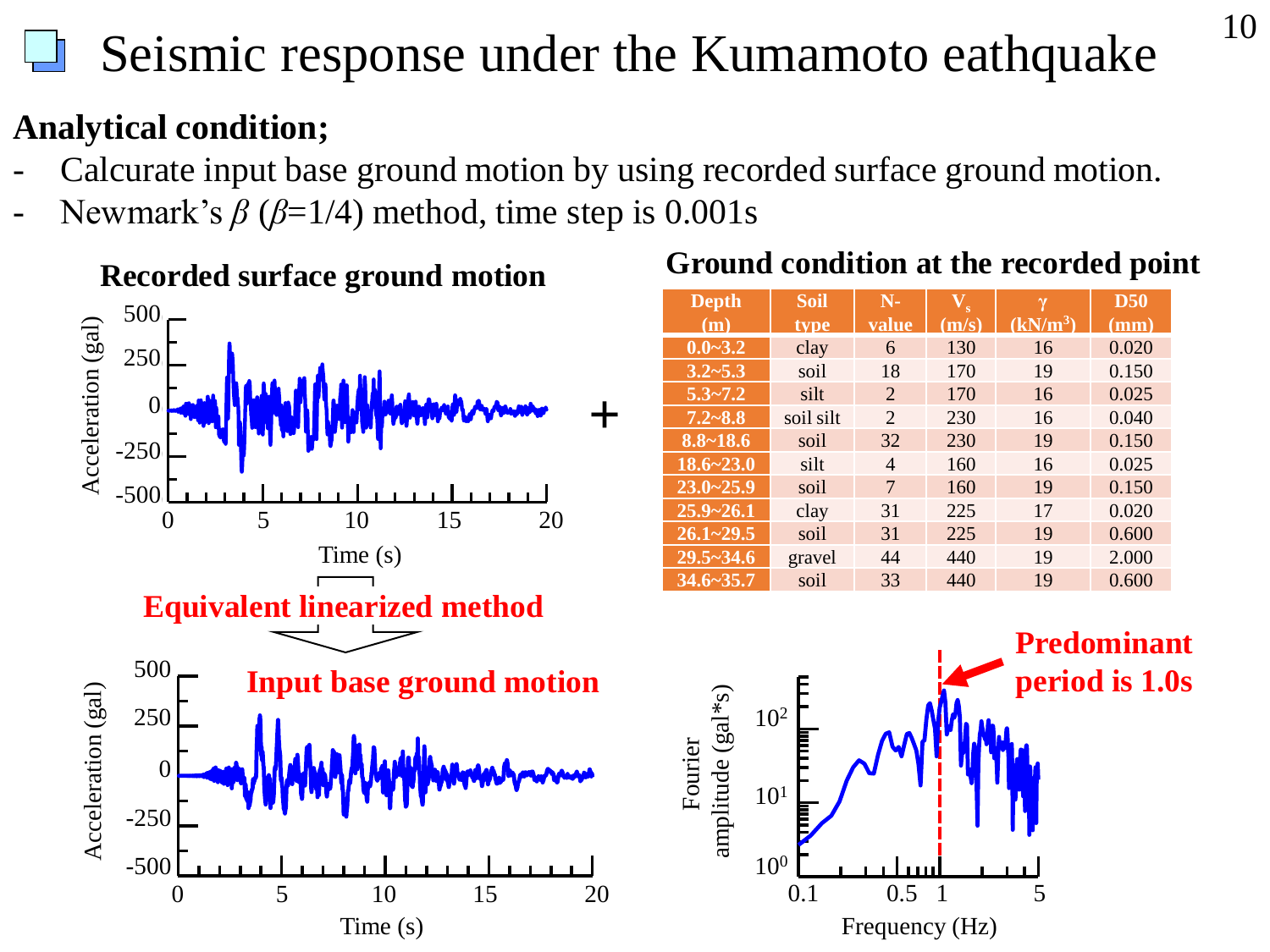Seismic response under the Kumamoto eathquake **Response of structure B was larger than structure A.** ➔ **This magnitude relationship is consistent with the actual case**

11

**- Response acceleration**

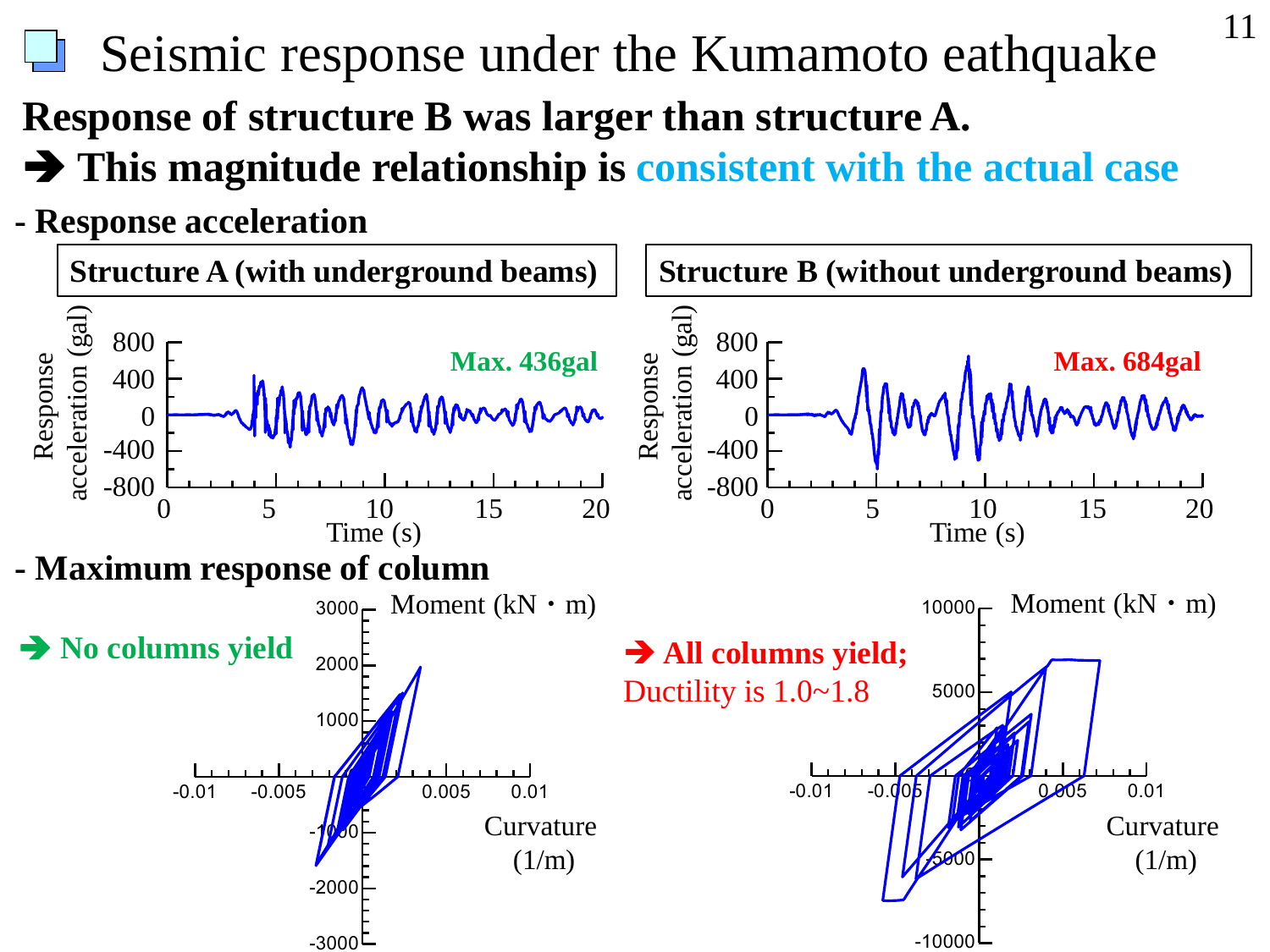#### 12 What makes a difference? **Natural period of structures Predomintan period of ground motion: 1.0s A: 0.5s**~**0.8s (elastic**~**yielding) B: 0.6s**~**1.0s (elastic**~**yielding)** more close**Relationship between predominant period and natural period** 1000 1000 Maximum response acceleration 加速度応答スペクトル(gal) Maximum response acceleration Predominant period of input ground motion (1.0s) 750 750 (gal) 500 500 **Structurae** Transition of natural period 250 250 **Structure A** due to damage 0  $\overline{0}$  $0.5$  1 1.5 0.5  $\frac{1}{\text{Period (s)}}$  1.5 Period (s)

 $\frac{1}{3}$ **Periodic characteristic was one of the factor of difference in damage**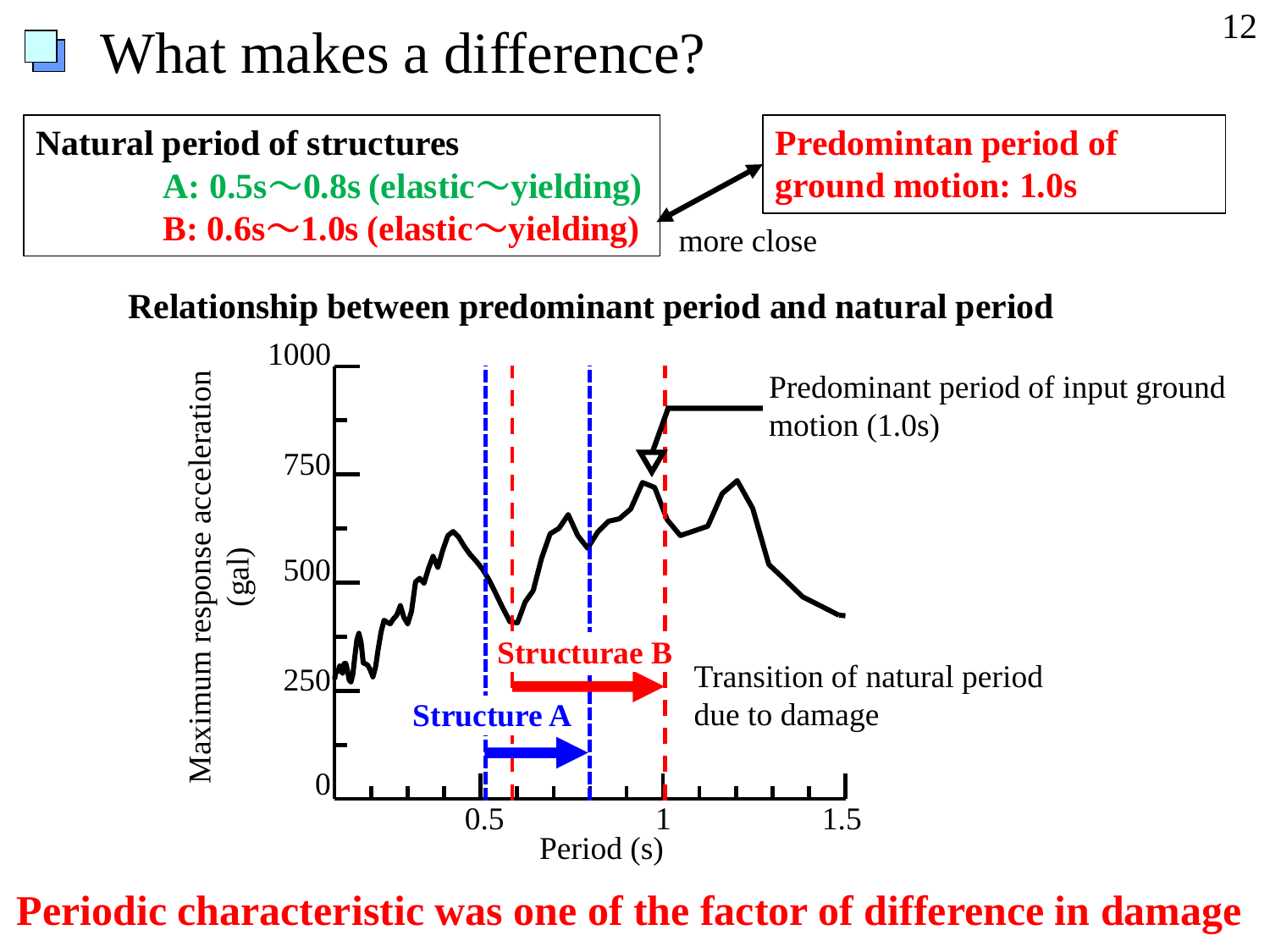### **Are there other factors?**

It seems that the **periodic characteristic (consistency of natural period and predominant period)** is one factor of difference in the damage.

In case of a structure without underground beams (pile-bent), it is known that **the response moment by the ground displacement reaches columns.**



It is possible that the response of target structures were also affected by the ground displacement.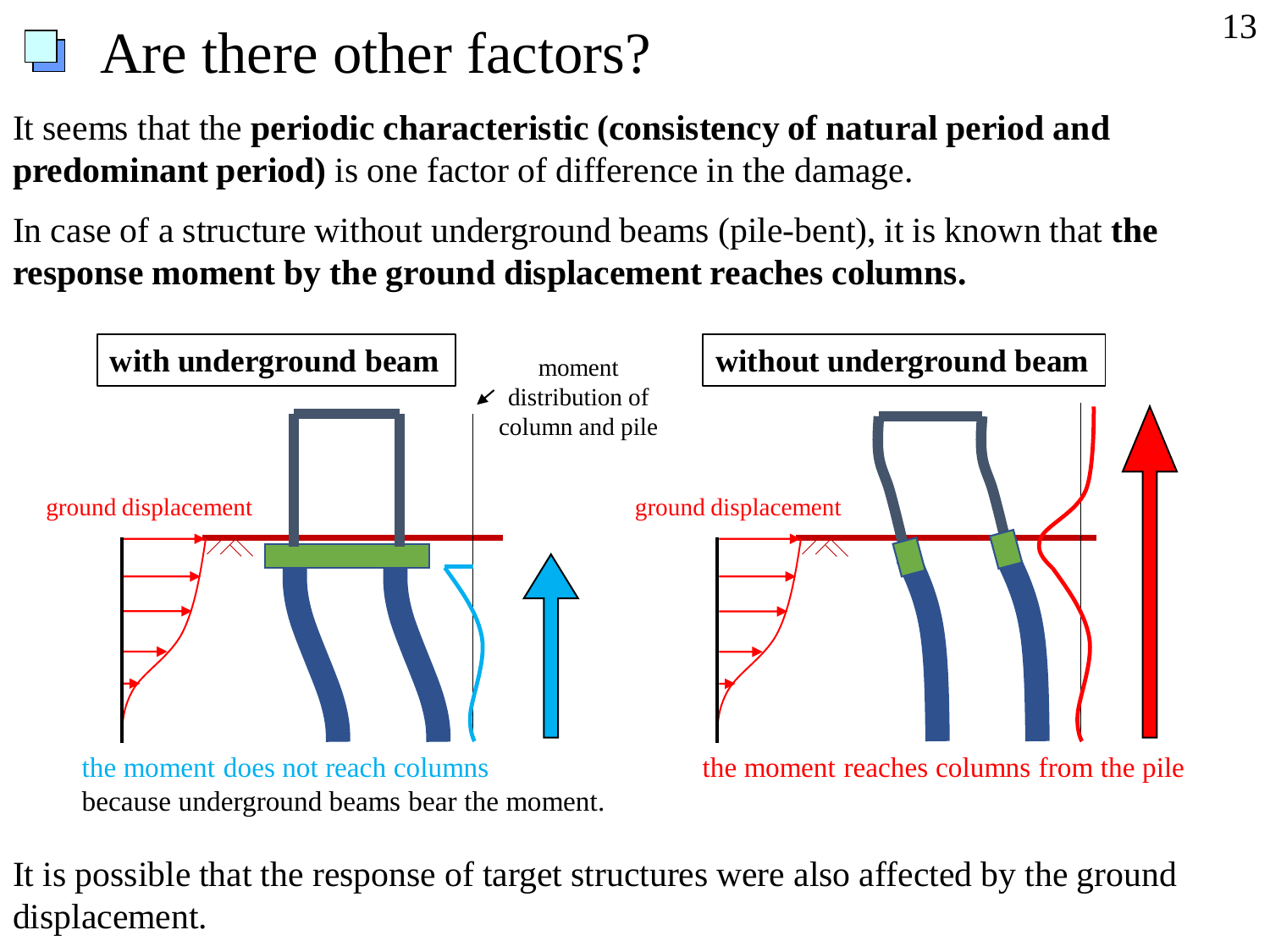### Analytical modeling

Evaluate the effects of ground displacement and inertia on the seismic response



- **→** response by the effect of ground displacement
- **→** response by effect of inertia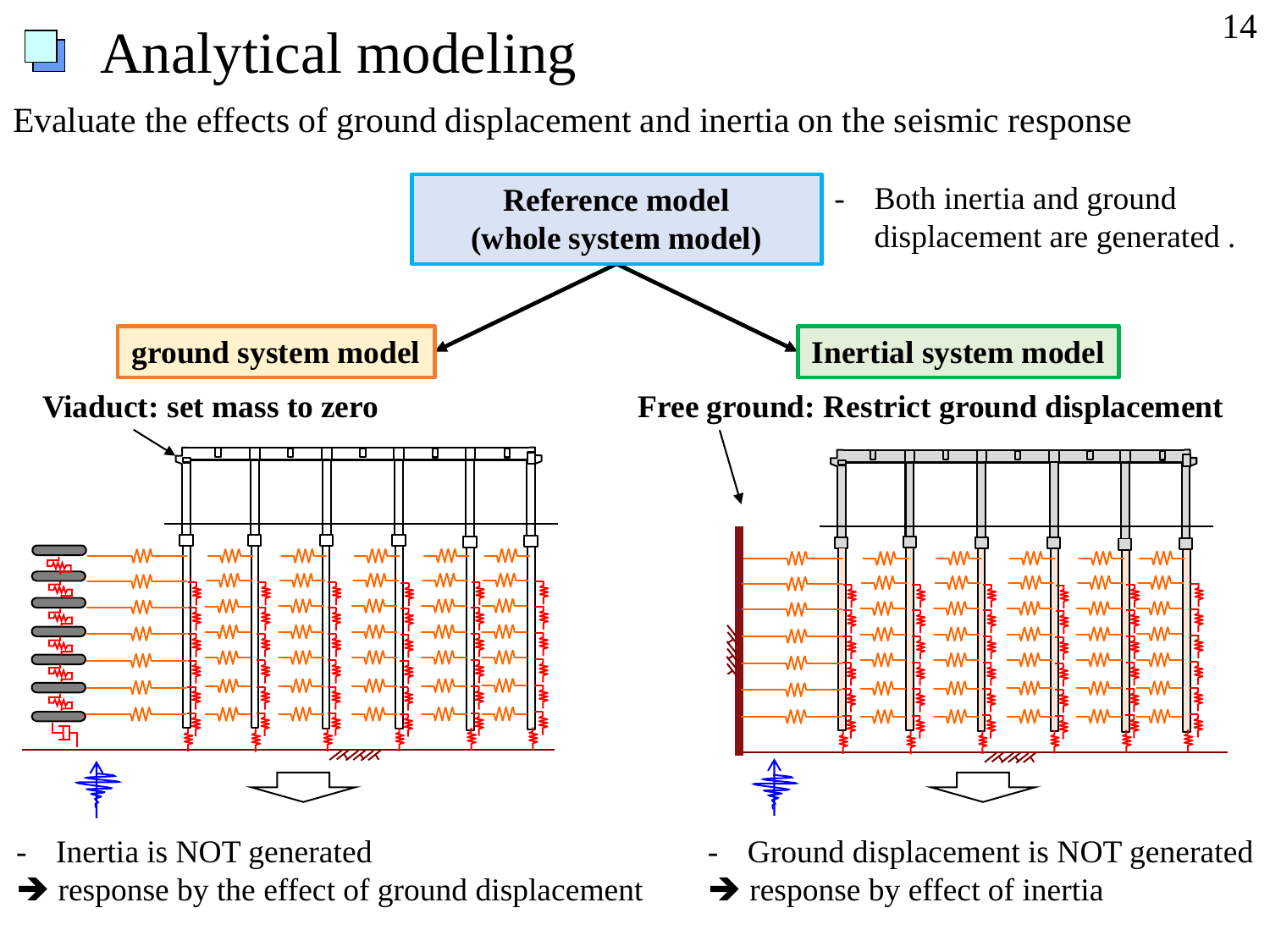# Comparison of moment distribution 15

Maximum response moment distribution under the Kumamoto earthquake



Ground system model → only from  $\frac{1}{2}$  from **n pile to underground beam**  $\mathbf u$ **Inertia system model** ➔ from **column to top of pile**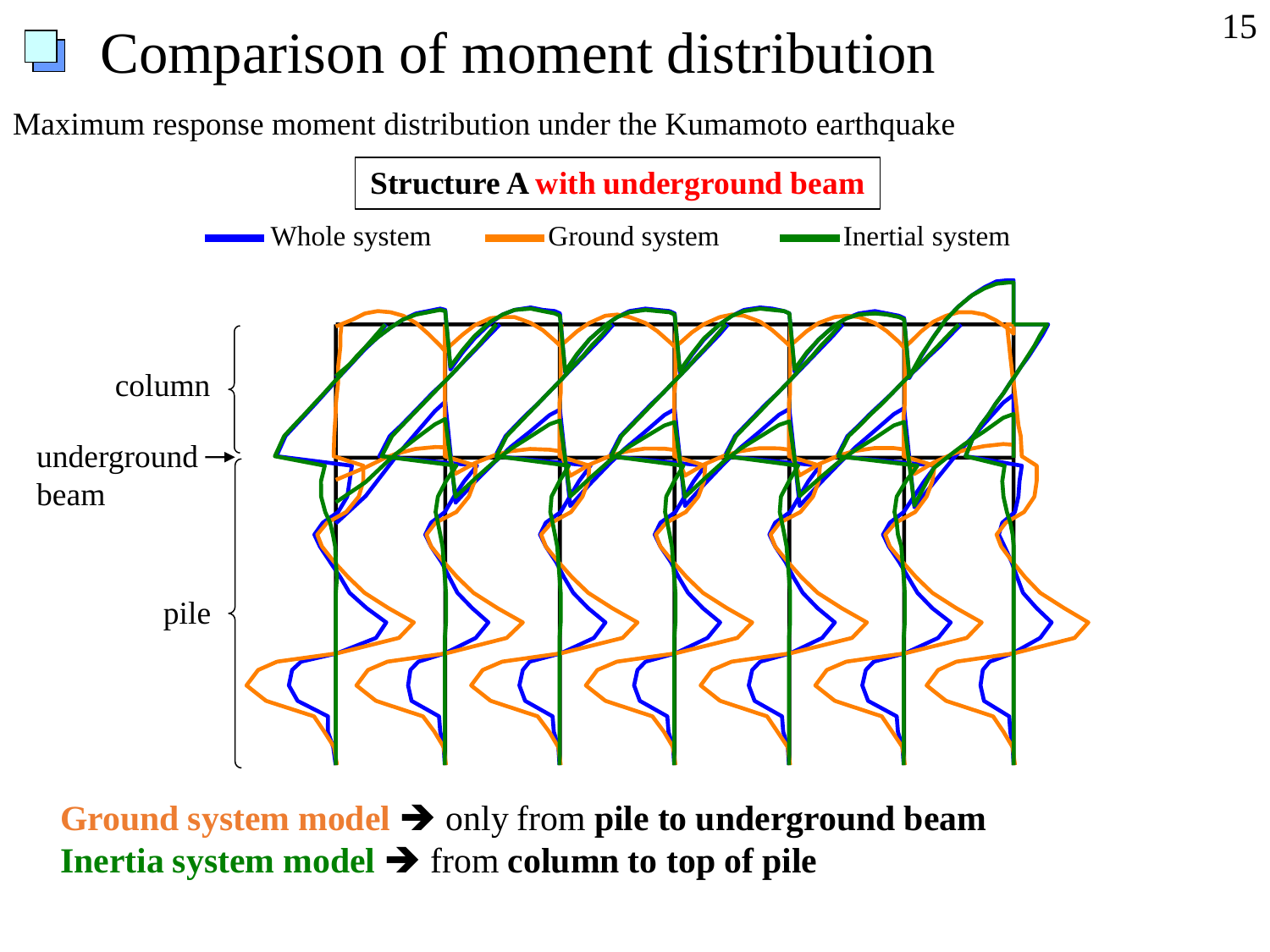# Comparison of moment distribution 16

Maximum response moment distribution under the Kumamoto earthquake



**The response moment caused by ground displacement was another factor of difference in damage**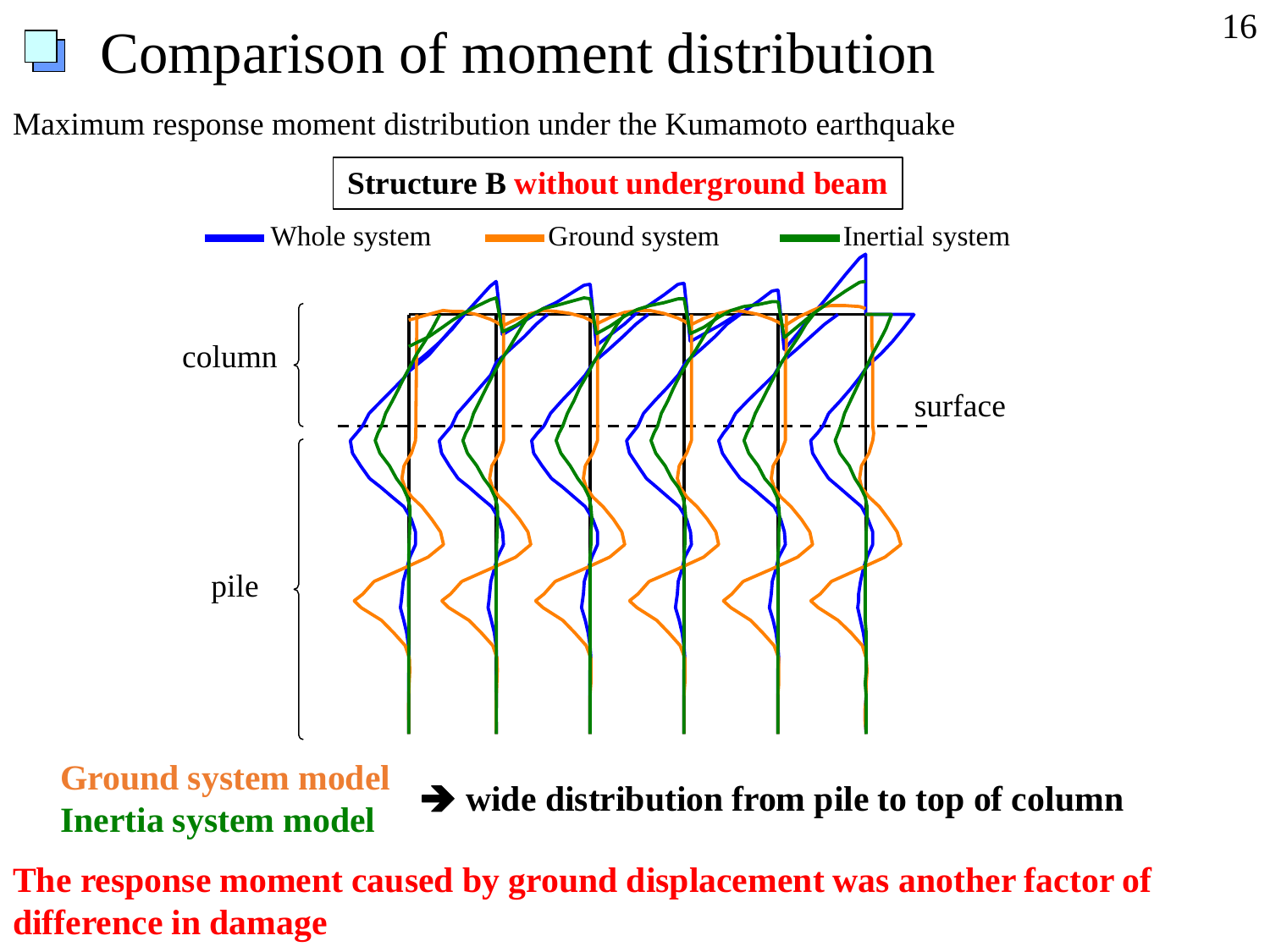## 17

The response of two railway rigid frame viaducts, which differed in the degree of damage in the 2016 Kumamoto earthquake were evaluated

![](_page_16_Picture_2.jpeg)

- Analytical modeling
- Comparing periodic characteristic and failure mode
- Comparing seismic behavior under the Kumamoto earthquake

![](_page_16_Figure_6.jpeg)

It was clarified that one factor that caused a difference in the degree of damage of these structures in the Kumamoto earthquake was that the **natural period of structure without underground beams was closer to the predominant period of the ground motion** than that of the other structure with underground beams.

Furthermore, **the effect of the ground displacement on the response of columns of structure without underground beams** was another factor.